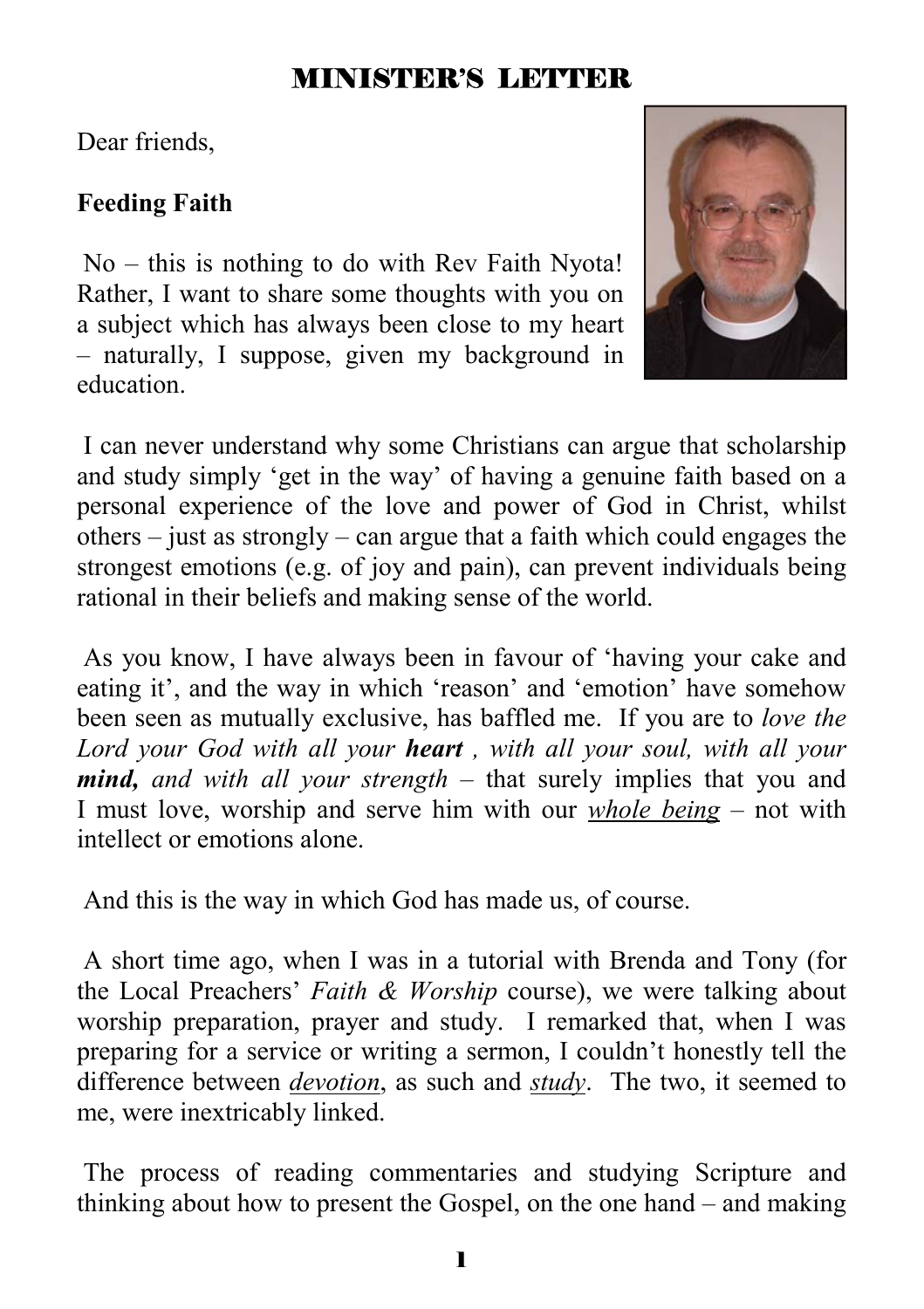the words I was reading my own, and absorbing their meaning, and praying, on the other hand – all of these seemed to merge together to form one way of 'practising the presence of God', as it were.

 You'll forgive me, I hope, if I find it difficult to put such sentiments into words – but at least Tony and Brenda agreed with me! I think the point is really about keeping in **balance** – heart and mind; emotion and reason – using all the gifts God has given us to love and serve him.

But now comes the challenge!

 We cannot ignore the importance of **Christian nurture** in the Church today. Some years ago, the report to Conference *"Called to Love and Praise"* examined some of the attributes of a healthy church in terms of what is it trying to achieve. Two of the points were:-

- 1. *Is it contributing to the apologetic task?* (i.e. are its members able to show what they believe and why?)
- 2. *Is it therefore encouraging its members to deepen their discipleship?*

 This is one the most crucial areas where our churches can grow – both numerically and spiritually. In recent years much material has become available for churches to use in training new members and in helping existing ones to deepen their faith. Thankfully, Martin Way Methodist Church has always had a tradition which believes that it's important to make people feel part of a community in which they can share a common quest for truth and meaning. This is because growing in discipleship is an activity in which *all Christians* should be engaged. We're all learners.

 I have written at some length on this subject because I feel very strongly about it – so thank you for bearing with me! We dare not present our faith in a narrow or simplistic way – especially to our young people. They will not thank us in years to come when their faith is tested by doubt or suffering.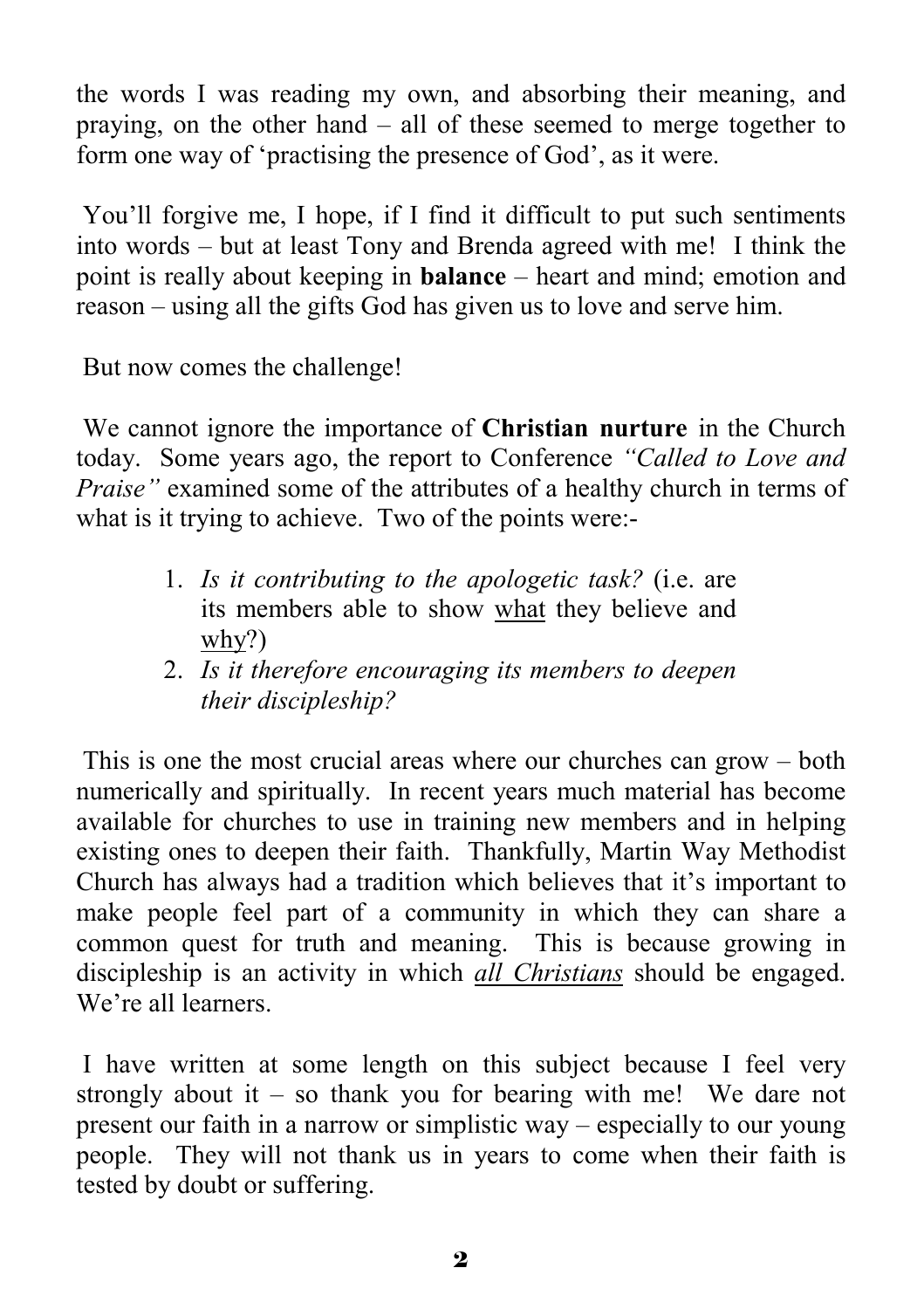Let us pray that we may all seek to foster an open, inquiring approach to faith, engaging both heart and mind, that will enable us to love and serve the God who knows us intimately and loves us passionately.

With love and best wishes,

*Barrie* 



The Open Doors Tea Party will be on Sunday  $8<sup>th</sup>$  June. If you would like to join us for the walk we are meeting at the church at 2pm and going to Banstead Woods for a 2mile(ish) circular walk.

Anyone who would like to join us but doesn't want to do the walk can come along at 3.30pm and meet up with us at Banstead woods for afternoon tea with scones & cream.

The reason for this walk and afternoon tea is to raise money for Open Doors (Charity for Persecuted Christians). So there will be a charge for the refreshments:-

> Tea/coffee – 75p Squash/Water – 25p Scones, Jam & Cream - £1.50

 Anyone wanting more information, requiring a map to Banstead wood or needing transport please speak to Abby Herring.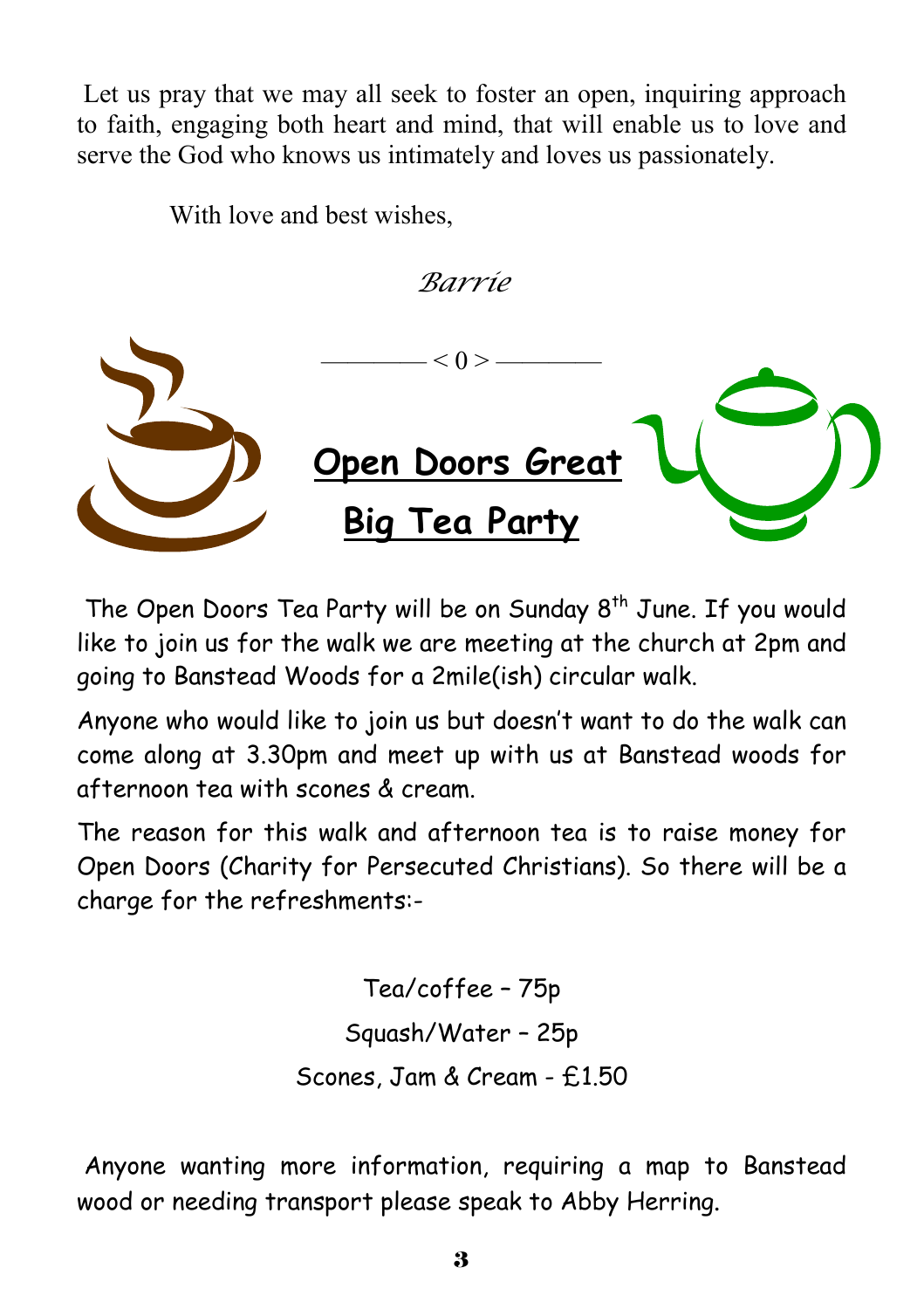# PUZZLE CORNER

Write the answers to the clues in the boxes to the right of each clue Copy the letters in the numbered boxes to the other boxes in the boxes below with the same number.



This will give you verse from the Bible.

The above puzzle is thanks to http://biblewordgames.com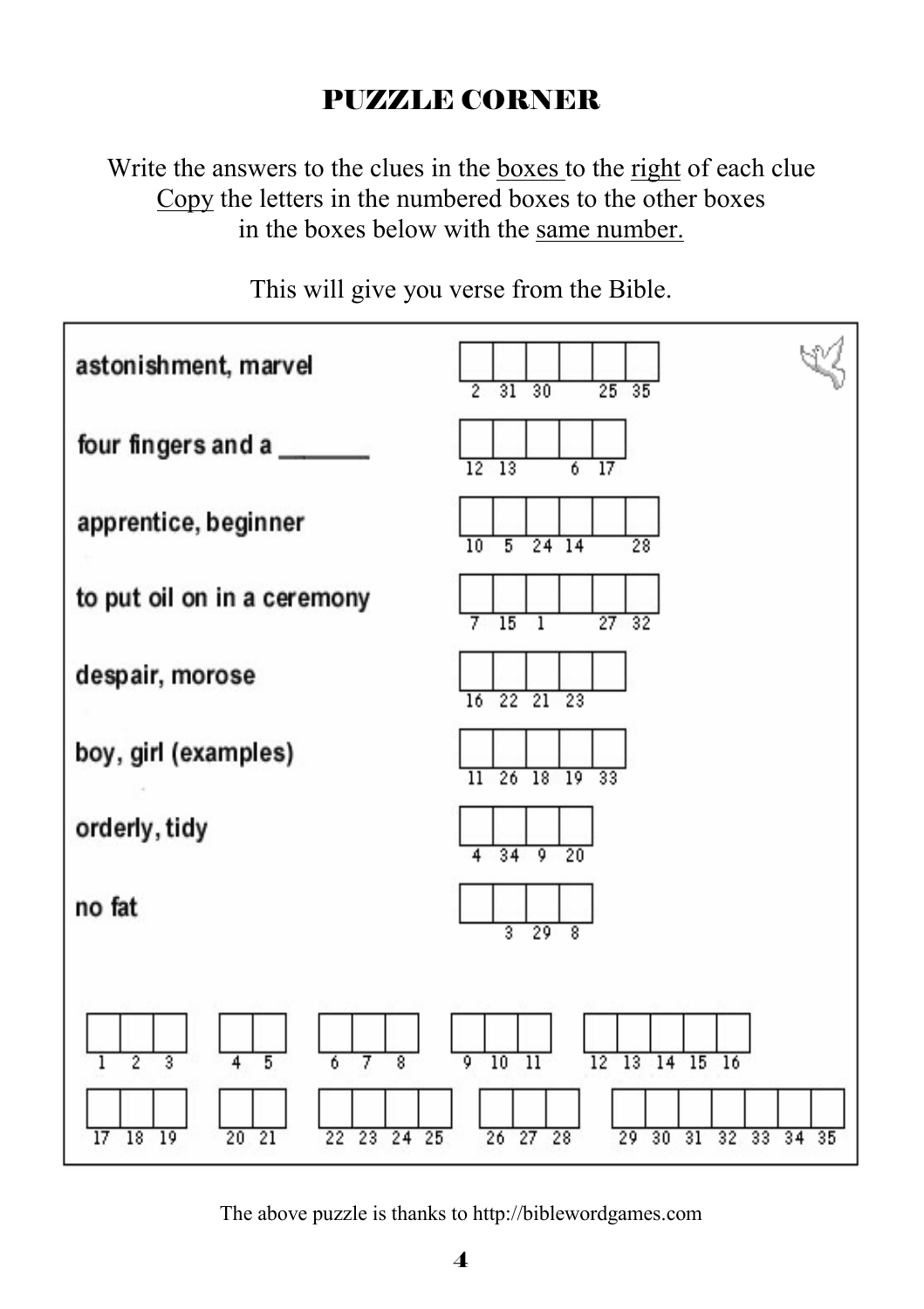

Over the May bank holiday, Platform  $10<sup>3</sup>/<sub>4</sub>$  went away to Verwood in Dorset for a weekend of Fellowship, Fun, and of course FOOD!!

 We went to visit Andy, Jane, William & Sian Smith in their new home – of course there wasn't enough room for us to stay there, so we stayed at Holtwood Methodist Church (about 15 minutes drive from them).

 We left Martin Way at 7pm on Friday night and arrived at 9.30pm. By the time we had settled in, sorted our bedding out it was time for a drink and Cake!

 Our weekend was planned around Unpacking Prayer and we were looking at Matthew 6:1 -14. There was time for discussion, brain storming and even a little art & crafts! Working in 2 groups we looked more closely at the Lord's Prayer and created our own interpretation. The books that we made will be on display in the front entrance to the church in the near future.

 We also had lots of fun, we went for a walk in Moors Valley Park on Saturday and along Christchurch beach on Sunday. We spent time at Andy & Jane's House – watching a DVD called 'Evan Almighty' on Saturday evening. *(Well worth seeing if you haven't already)* 

 We also joined Andy & Jane at their new Church, Verwood Methodist, for the service on Sunday morning. We were warmly welcomed by their Minister Ralph Ward and the rest of the congregation (and we were offered Cake after the service...mmmm....our favourite!). We were invited to join in with their youth group, who were meeting that evening.

 A fun weekend was had by all despite the lack of sleep, lots of Cake eaten and maybe the odd bad joke or two!

 This is one of many activities we get up to in the year. If you want to find out more about Platform  $10\frac{3}{4}$  just ask one of us. Another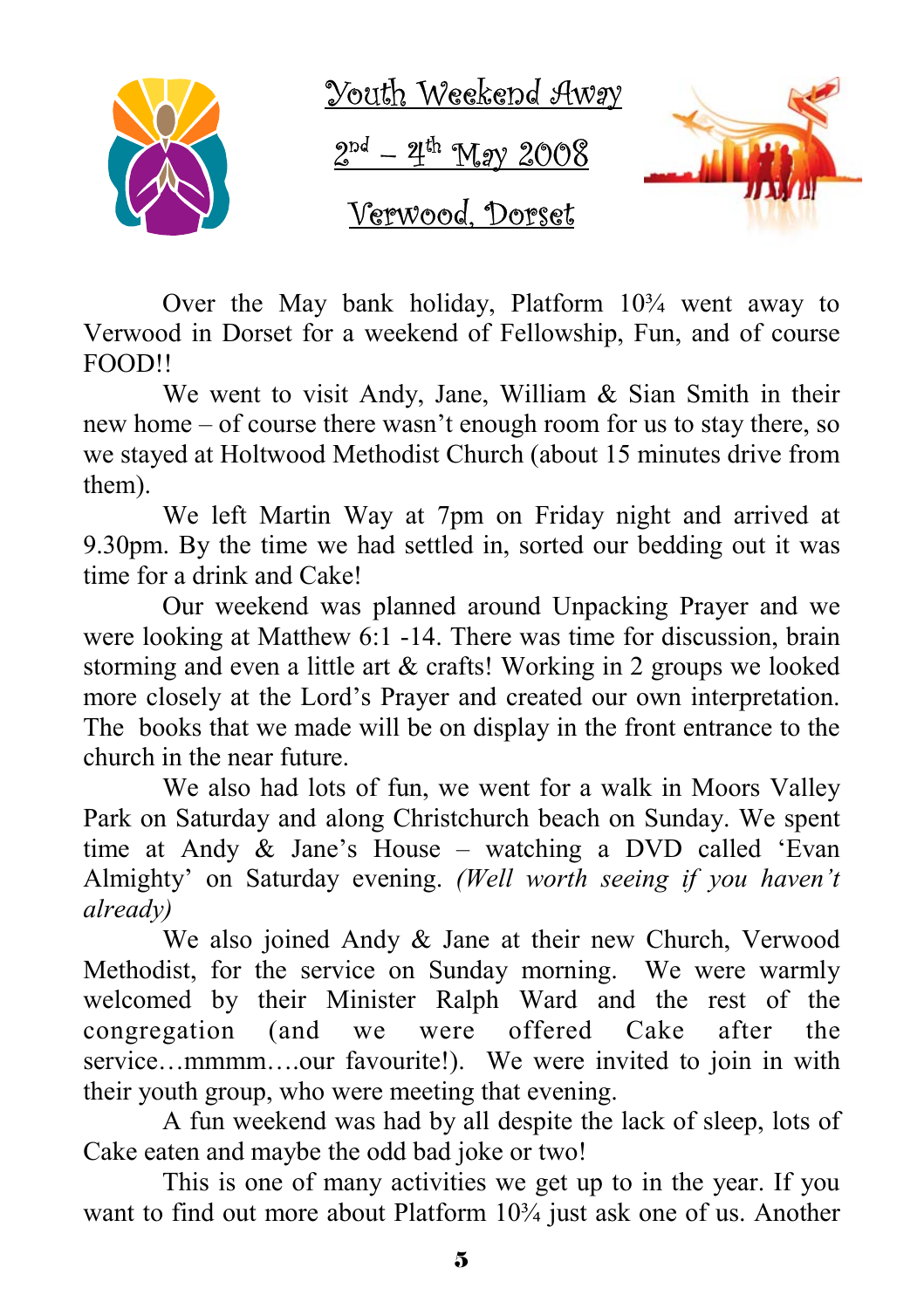event we are planning is a Café Worship at Martin Way Church on Sunday  $14<sup>th</sup>$  June at 8pm. More details to follow, look out in the weekly notices.

Thanks from

Ellie, Tom, Emily, Simon, Katie, Alex, Jenny Tony, Abby (& Richard – who joined us for the weekend)

 $< 0 >$  ——

# GARDENING FOR GOOD

Plant three rows of peas; Peace of mind Peace of heart Peace of soul

Plant four rows of squash: Squash gossip Squash indifference Squash grumbling Squash selfishness

Plant three rows of turnips Turnip for meetings Turnip for services Turnip to help one another

Plant four rows of lettuce: Lettuce be faithful Lettuce be kind Lettuce be patient Lettuce really love one another



Water freely with patience Cultivate with love There is much fruit in your garden Because you ream what you sow.



To conclude our garden …



We must have thyme Thyme for each other Thyme for family Thyme for friends And especially Thyme for **GOD**



*With thanks from Bill Goodrum*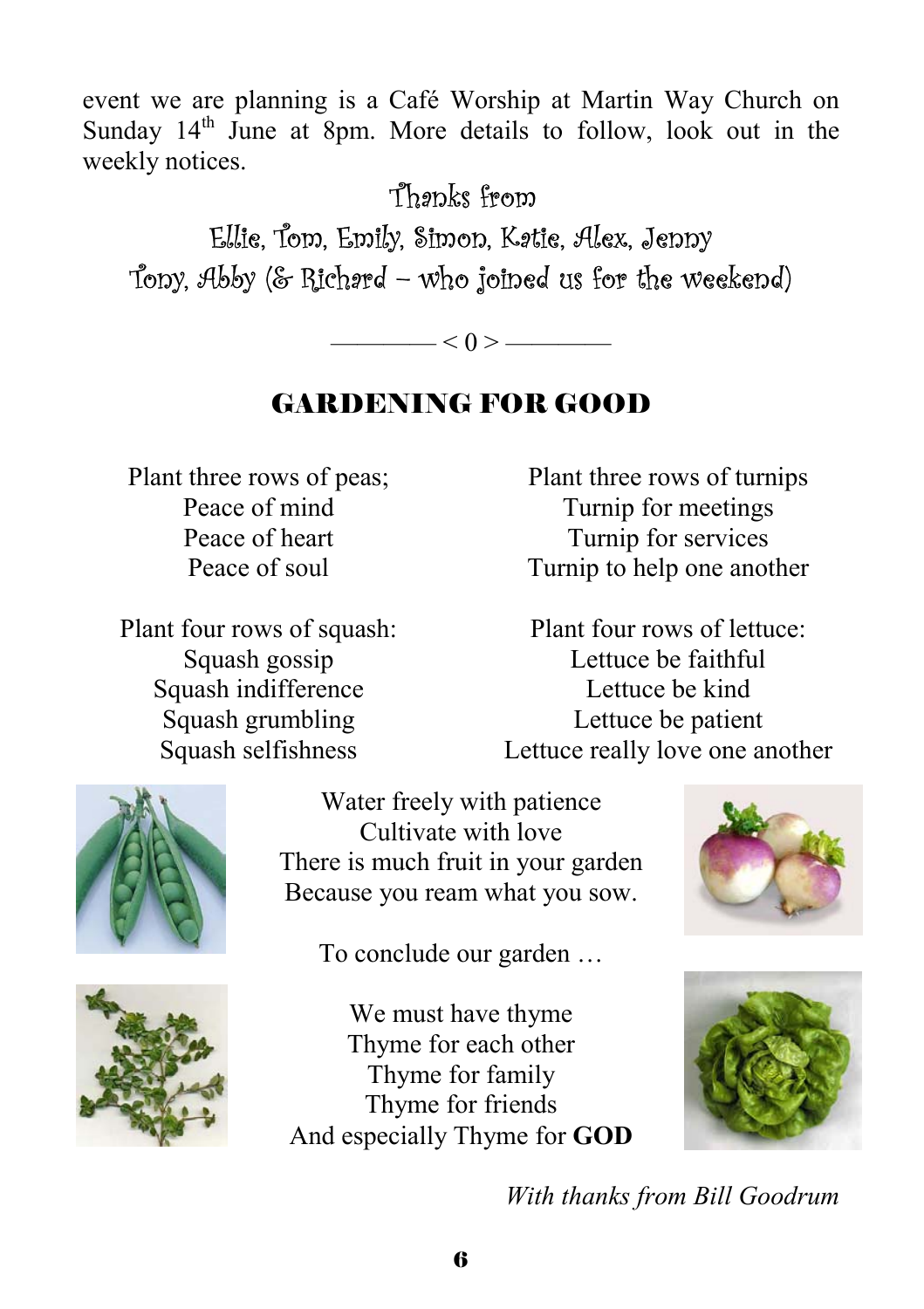

 While many people were at the May Fair celebrating the  $50<sup>th</sup>$ Anniversary of the present church, the  $1<sup>st</sup>$  Merton Park Rainbows were joining other Rainbows from the Merton Division to celebrate the  $21<sup>st</sup>$ Anniversary of the Rainbows, the youngest section of Girlguiding UK catering for girls aged between 5 and 7 years old.



 Across the country, birthday parties and special events have been held. Locally, on  $7<sup>th</sup>$  May many Rainbows were allowed to wear their Rainbow uniform to school to mark the formation of the section in 1987 and on  $10^{th}$ May they had a Fun Day at the Scout Headquarters in Motspur Park. Rainbows from the church pack, together with packs from elsewhere in Merton, enjoyed a full day of fun and games with bouncy castles, face painting, sideshows, craft activities, races and a disco. They and their leaders had a great time and went home happy but exhausted. They were given a  $21<sup>st</sup>$  Birthday badge to sew on their uniforms and a Rainbows purse as a memento. Although they missed the church's festivities at least one Rainbow sent her parents along to the May Fair to represent her!

Marking the fact that Sue Chapman founded the  $1<sup>st</sup>$  Merton Park Rainbows at Martin Way in 1995, the present Rainbows sent her a birthday card which was given to her when she and David Chapman visited the church on the Sunday. Sue was also given an old photograph of herself in the church with her Rainbows, which at that time included Abigail and Sophie Chapman and Emily Bacon.

 Rainbows follow a structured programme which includes activities under the headings Look, Learn, Laugh and Love and they have great fun doing so. Long may Rainbows continue!

*Geraldine Ellis*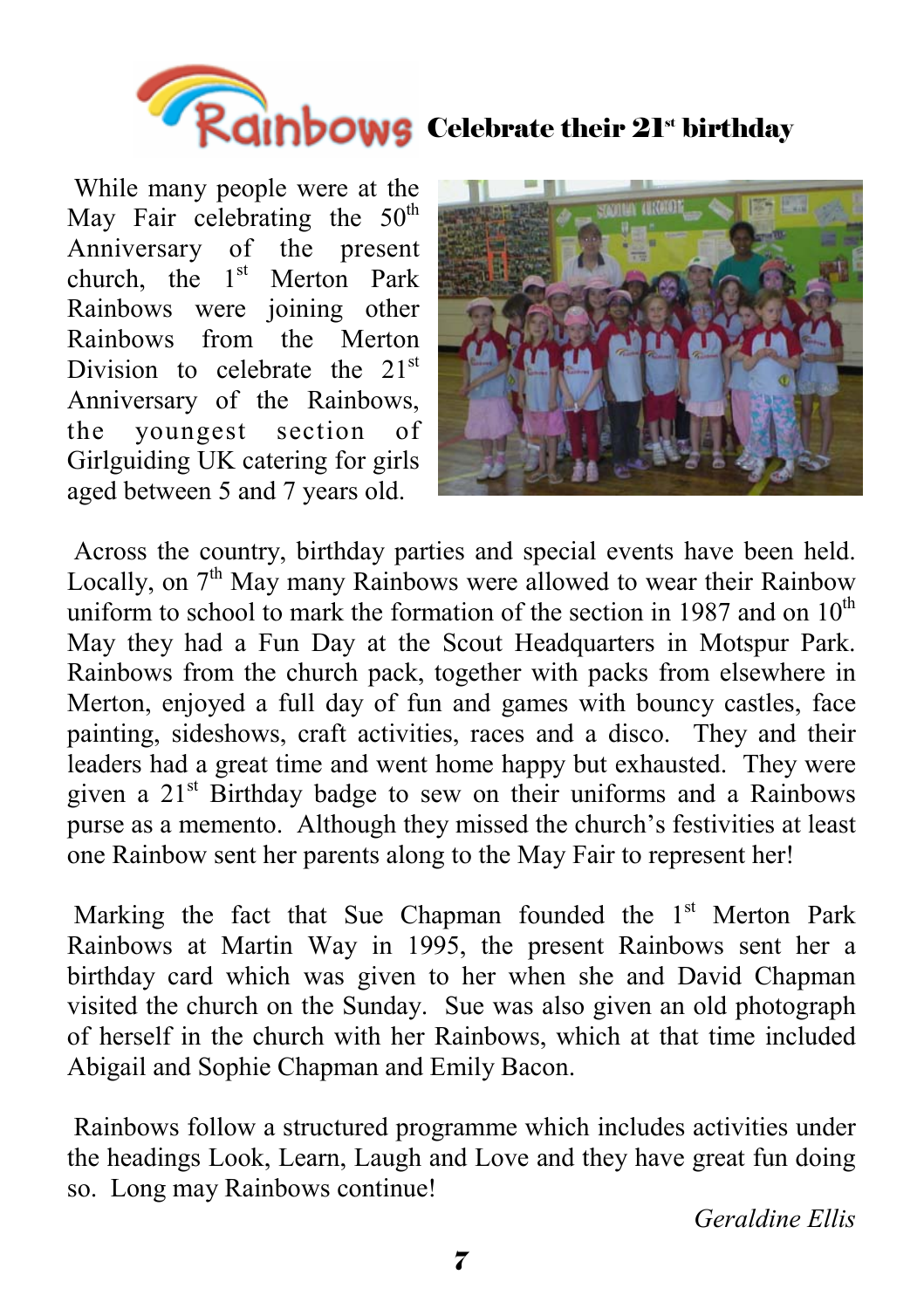## THOUGHT OF THE MONTH JUNE 2008



I am writing this at the beginning of the week of the Chelsea Flower Show. Years ago when I was still teaching I used to cycle to work and my journey along the Embankment took me past the grounds of the royal Hospital, Chelsea. Every year I was fascinated to see the open spaces in the grounds transformed into the beauty of the traditional flower show. Meticulous

planning must go into it every year. Crowds of people come from all over the country to visit it during the week. Then everything is cleared away and the grounds are restored to their normal simplicity. If I had not seen the transformation for myself, it would have been difficult to believe that it had taken place. To visit the Chelsea Flower Show is a memorable experience. There is so much beauty all around you and those who exhibit long to earn one of the prestigious awards. Everything is prepared with tender loving care. Of course it all takes time and patience.

 In a way, when we are born we are like seeds planted in God's garden. All of us are offered his tender, loving care. How we respond to it, is shown in what we become. If we reflect God's love, we add to the beauty of the world, adding the fragrance of kindness, consideration and so on. Those who completely reject God's love are the weeds, which choke and damage others. Like flowers, we may droop from time to time and need a boost to get us back again. Our response to what God offers us is all important. We are not all the same. Just as there are many different flowers in the garden, so there are many different kinds of people, but together we each contribute something to God's garden. Some win awards in the flower show, whilst others are there in the background, offering support. God, the loving gardener, cares about them all.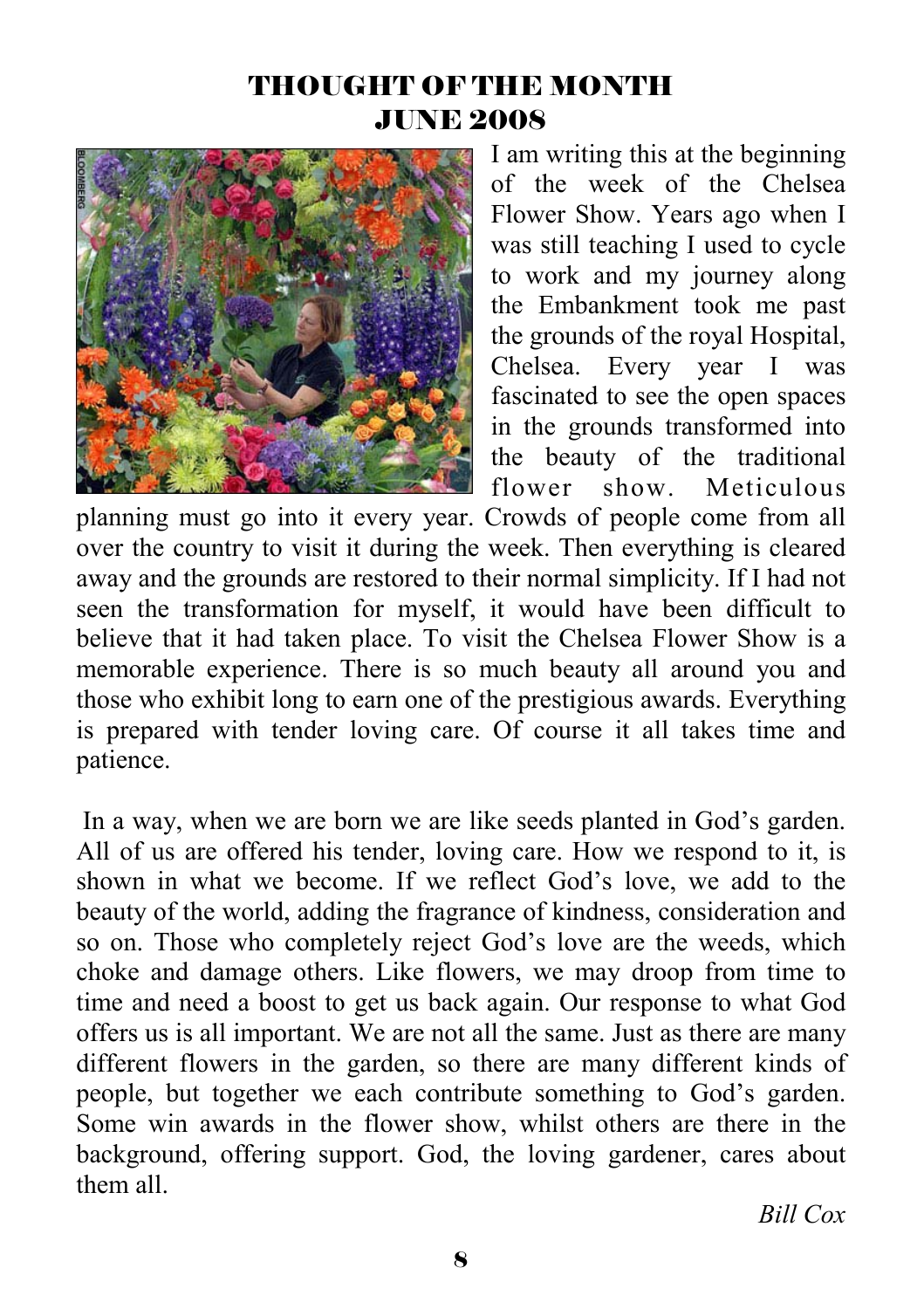# WINNING POSTERS FROM THE 50th ANNIVERSARY MAY FAIR POSTER COMPETITION





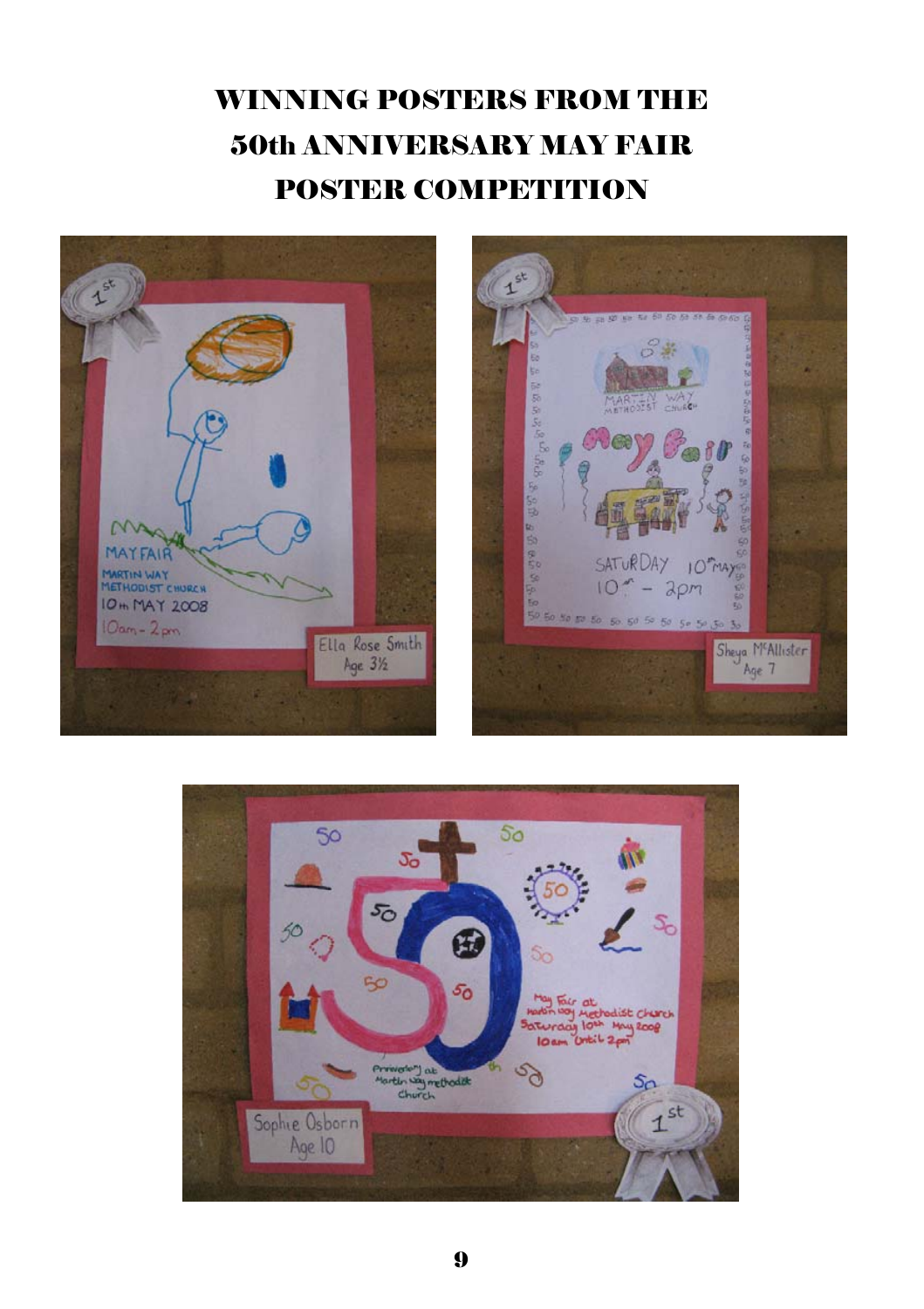

## 50th ANNIVERSARY **WEEKEND**

 When Andy (our Editor) asked us to write a few words about this weekend, we thought really what could be said, as I was in the kitchen most of the time and Mary was on the Plant stall. The only real breaks we had were for lunch, but as always I managed escaped my post a few times.

 First reflections, for me, was around 8pm on the Friday evening, tables being set up in the hall and Anne Conquest saying where each stall was to be. A big plus was a great weather forecast so stalls could go outside.

 Saturday 8.15am. A quiet start but Tony was already up a ladder putting bunting around the Hall, the car park and Church, but then it all started happening, tables into the car park for the Plant stall and the Bouncy Castle being inflated, whilst inside more tables were now being prepared for the items for the special stalls, such as cakes, books, Karen's bits and pieces, Traidcraft and the Rafiki Treasure Hunt. Things were happening in the kitchen as well, the 60 baking potatoes were cooking whilst the fillings and Quiches were being prepared. Tables laid in the Coffee Lounge and Garden area with Tea, Coffee and juices at the ready.

 Saturday 10am, it officially started, we (that is myself and Mike Mortley with Ken Palmer and Suki, our very good friends from the Men's Supper Club) were very quiet supplying drinks for the workers.

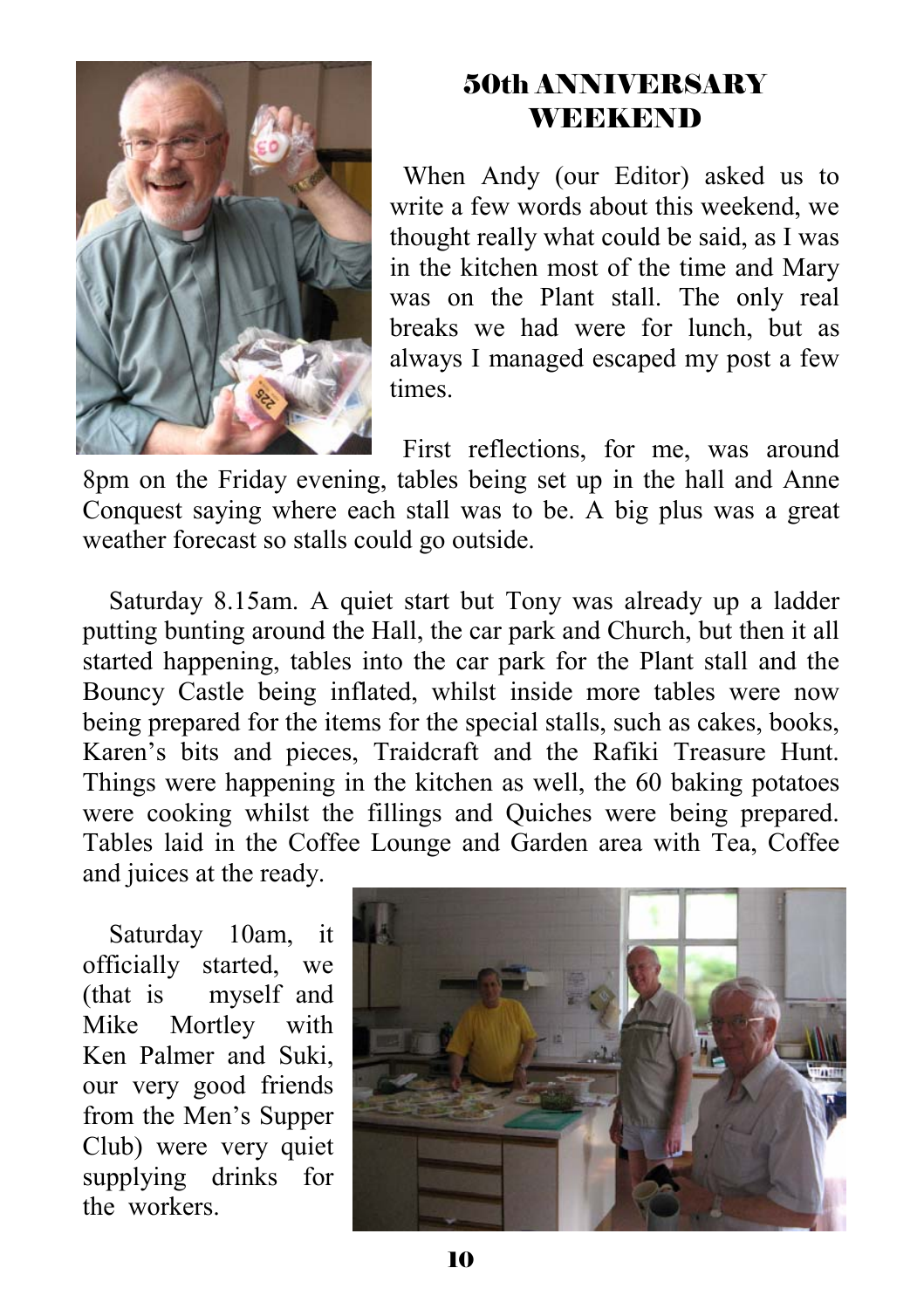

 When I ventured out of the kitchen into the Hall it was just a mass of people looking and purchasing, and Sue worried that no one was buying her ice creams! What was great was the colour, most of the ladies in summer tops or colourful dresses with us guys showing winterised white legs because of shorts.

 Back in the kitchen, as teas and other drinks were being served the next couple of hours were a blur. We sold 59 of the filled potatoes plus the quiches and salads, what was really great was seeing all the folk of all races and creeds that ate. It was great atmosphere and all enjoying a typical festive experience.





 On my quick escapes outside I saw Mary and helpers very busy at the Plant and Potato Sack stall. Other busy areas included the Paint the Face, Knocking the Cans Over, the Raffle Table and of course the display of Our Church, the cause of the celebration, full of Historic and Happy photos. There was also a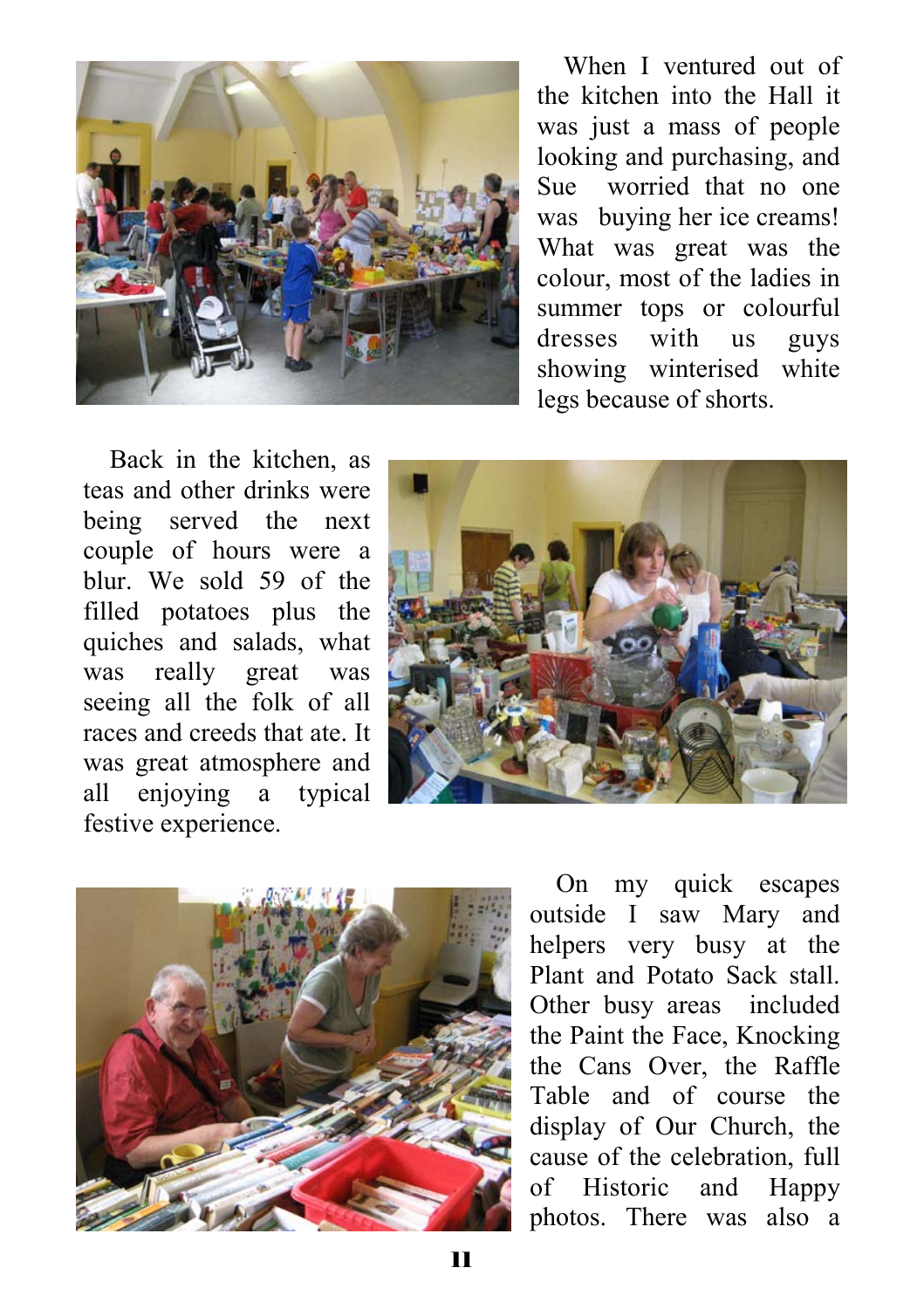lovely flower arrangement made by the Elizabethan Flower Group.

Mary from her outside Plant Stall saw and heard everyone enjoying themselves in the beautiful weather, she noticed passers-by look, and then attracted by all that was



happening, come in. The Guide's stall catching the ducks and the youngest having their faces painted together with the laughter of the children in the bouncy castle all added to the joy of the occasion. Mary was so grateful for all of her helpers on the stall, especially the very capable Tyler.



 I think on the day we were all grateful fro the help from all, especially us in the kitchen, where young Emily and friends helped bring in the dirty crocks.

Then at 2pm it was all over, we still had an hour to stack, tidy and put things away so the Hall

was clear for our friends The Arthritis Care to have their regular meeting, they too bought bits and pieces.

What a great effort by Anne and her team and on the day lots of help from all ages. It was a great time and for all those folk that visited whilst passing added to the event. In addition to all the enjoyment a good monetary result was also achieved.

*Derek Heaton*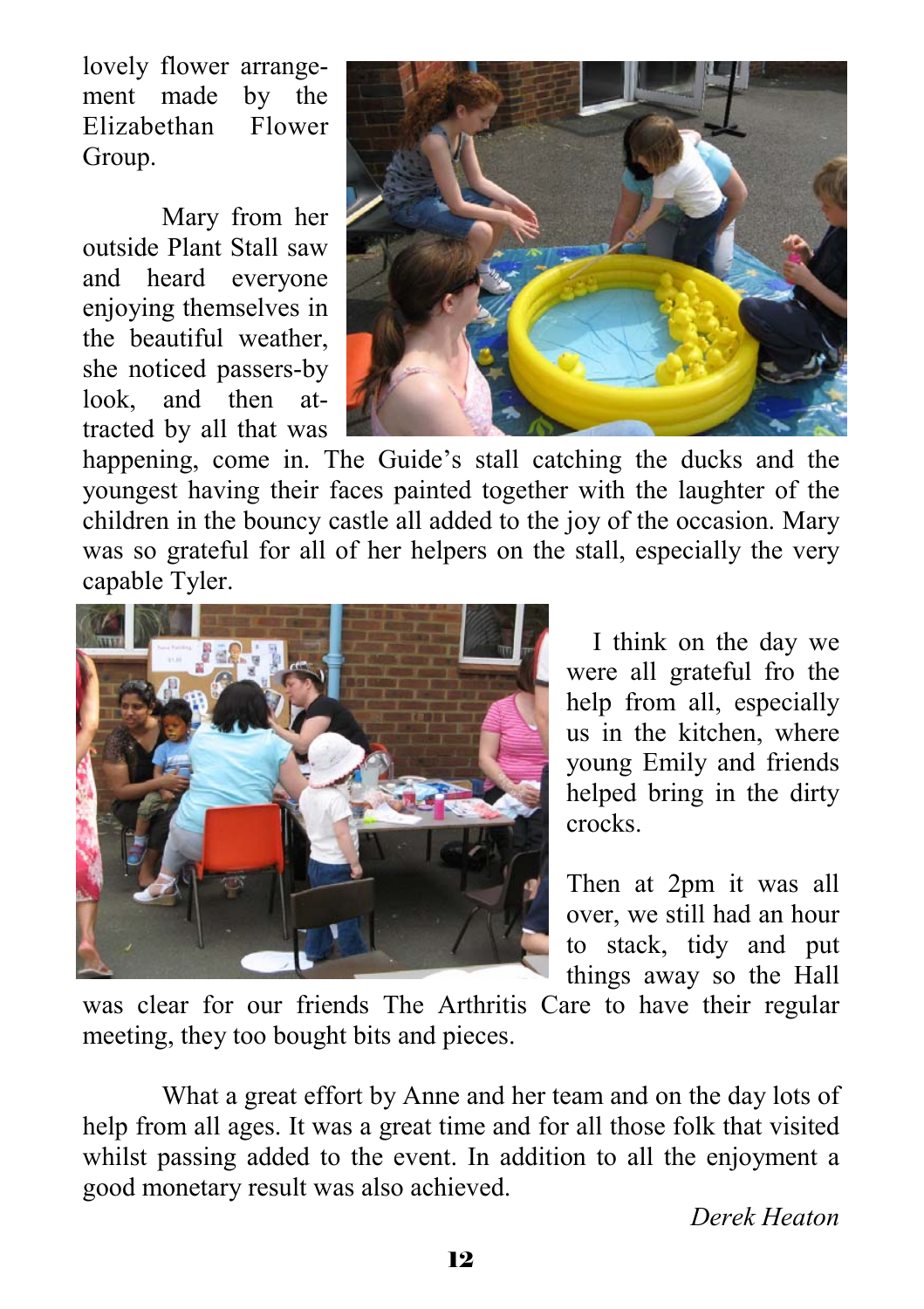## SUNDAY MORNING COMMUNION & ANNIVERSARY SERVICE



 What a wonderful treat it was to welcome our old minister, the Rev David Chapman, with Sue his wife and their two daughters Abigail and Sophie, to take the 50th Anniversary Service.

 David was his usual self remembering names and happenings

from his time with us, and as he told me prior to the service it was a very emotional time meeting all the folk again.

After the service we all adjoined to the Hall to enjoy the Celebration Cake and to chat about old times. We were blest by the presence of our older members and friends, some now moved away, being with us. They brought with them the memories of Weddings and Christenings of long ago and those sad times that go along with those many years.

What a wonderful weekend. full of memories, happy festive folk enjoying the sunshine, the fun of the Fair and then a service of Happiness and Thanks led by David.

We have a great church and family, lets do our best to support one another as the days and years pass us by.



*Mary Heaton*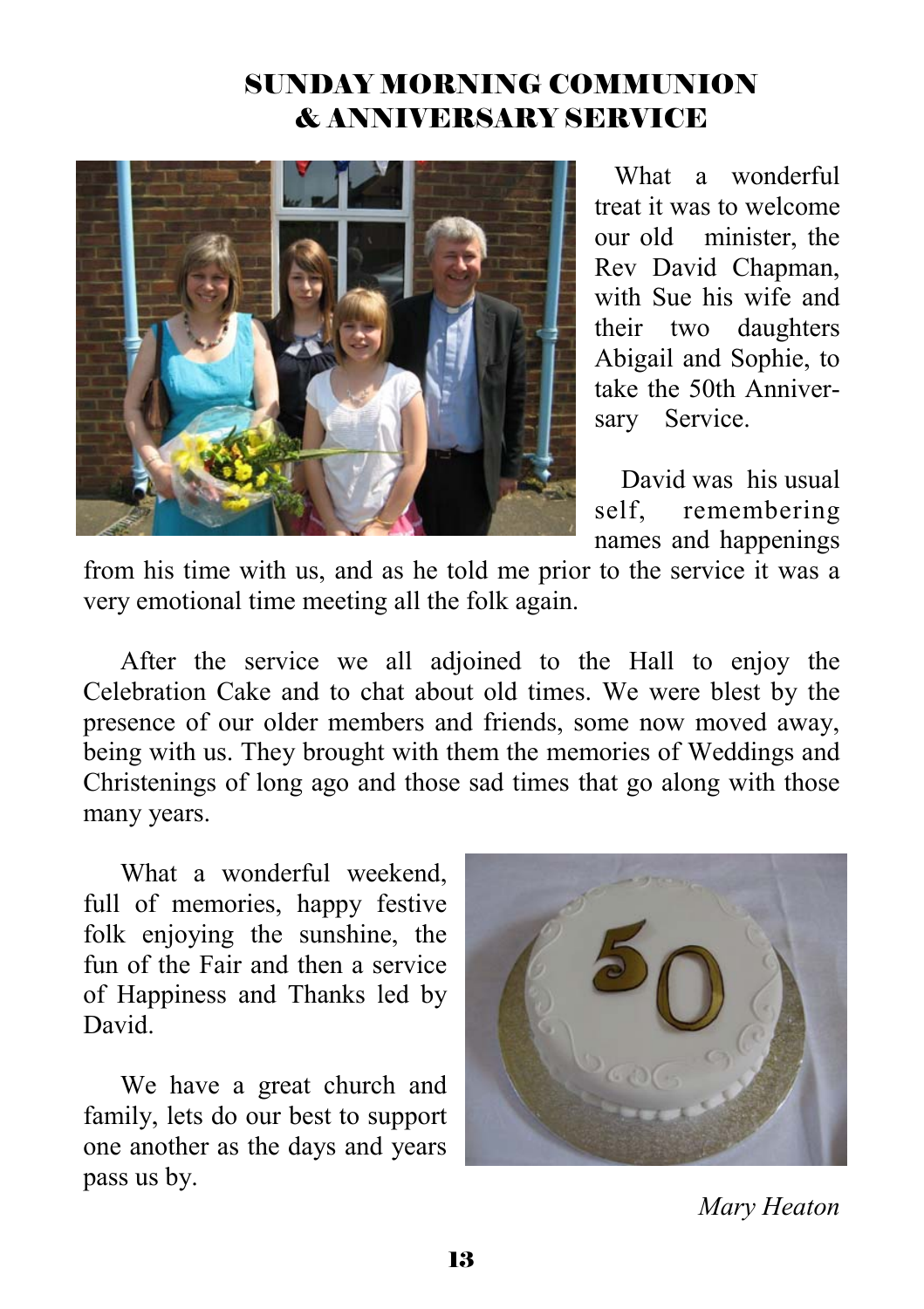# A LETTER FROM BARRIE TABRAHAM WIMBLEDON CIRCUIT SUPERINTENDENT June 2008

Dear friends,



#### **My Hero!**

 All of us have heroes in the Bible. For some it's Moses for his courage and leadership; or Joseph, for his grace and wisdom; or Ruth for her faith and faithfulness; or Peter, for his boldness and humanity; or Paul for his energy and conviction. Mine is **Barnabas**, and it's no accident that in *Brother Charles* I wrote that Charles Wesley *'was, in a sense, a 'Barnabas' to John's 'Paul'.* As I explain why, I hope you will see this as a sort of parting testimony from me, as it sums up what I have tried to be as a Methodist Minister since my ordination in 1984.

 Barnabas was a Jew who originally came from Cyprus. When, as a new convert to Christianity, he sold his estate and brought the proceeds to the apostles, he is given a new name: 'Barnabas' – which means '**son of encouragement'**. It couldn't have been more appropriate, for it was Barnabas who:

- persuades the fearful disciples that Paul is a genuine convert (Acts 9:26-27);
- sees the potential of the new church in Antioch (Acts 11:22-26), and who
- insists on giving Mark another chance, even if it meant going against the wishes of Paul himself (Acts 15:36-39).

I hope that, in some small way, I too have been able to be a 'son of encouragement' in my own ministry. It is one of my firmest beliefs that one of our greatest needs is to be encouraged. We all know, of course, that uncritical praise *can* lead to complacency and inertia. However, to see individuals and churches grow and flower in the knowledge that God has blessed them with gifts and will bless their development in the future – to see this, has been a rare treat.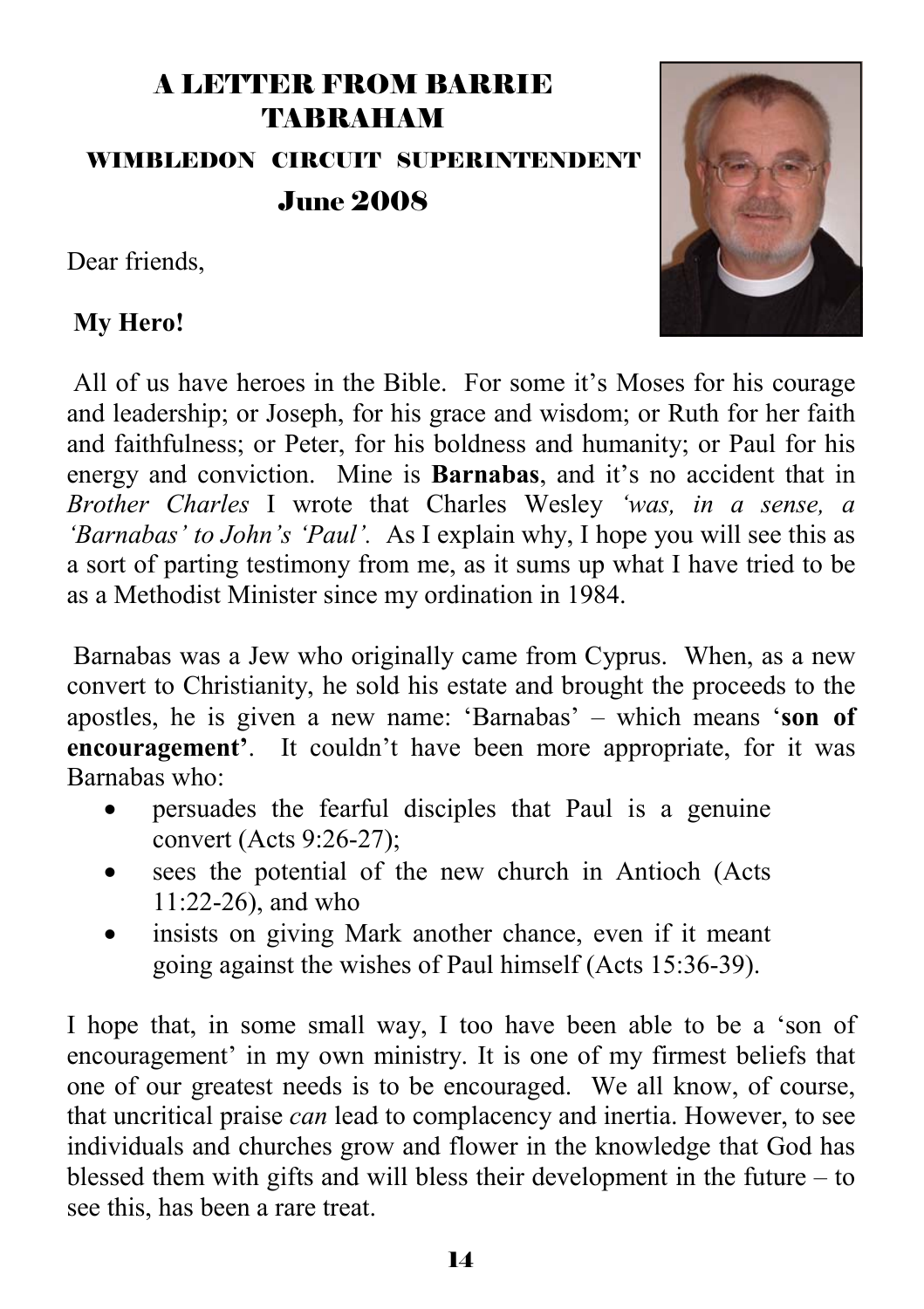I was trained as a historian, not a philosopher, but my theology has always had an existential 'flavour' to it. And so, whereas you won't have heard the phrase, *'saved by the blood of the Lamb'* from my lips very often, you will, perhaps, have heard me say that, '*He became as we are, so that we might become as he is.'* For me, salvation has always been a matter of growing into the people that God intends *us* to be – knowing that this process lasts a lifetime and continues in the life to come.

 When I was being interviewed at Wesley College in April 1981 by the Connexional Candidates' Examinations Committee, one of the last questions I was asked was: "*Barrie, what is your gospel?"* (What answer would *you* have given, by the way?) I actually replied, quite spontaneously, *"People need to be loved."* In the twenty-seven years since, I've not changed my mind: knowing that we're loved, enables us to become who we're meant to be.

#### **Stationing Matters**

 At the time of writing, there is nothing further to report. Even though it increasingly looks as though there will not be a direct replacement for me this September, I do believe that the spiritual strength of this Circuit will enable you to continue in the ministry and mission which God has entrusted to you, and which is a happy partnership of lay and ordained, young and old, radical and traditional – all bringing your varied gifts to furthering the ministry of our Lord. And in all this, the Circuit will be in the safe hands of Rev Margaret Adams when she becomes Superintendent in September. I wish her well and will pray for her future ministry with you.

#### **Other Items of News**

- Concerning the ongoing struggle with the exemptions policy of the **Local Preachers' Department**, I have now had a (most unsatisfactory) conversation with Dr Barrow, the Local Preachers' Secretary, but am still 'hammering away', as it were!
- You will see on the Circuit Plan the initials "**BC**" at **Wimbledon** once a month in the evenings. This is a special service called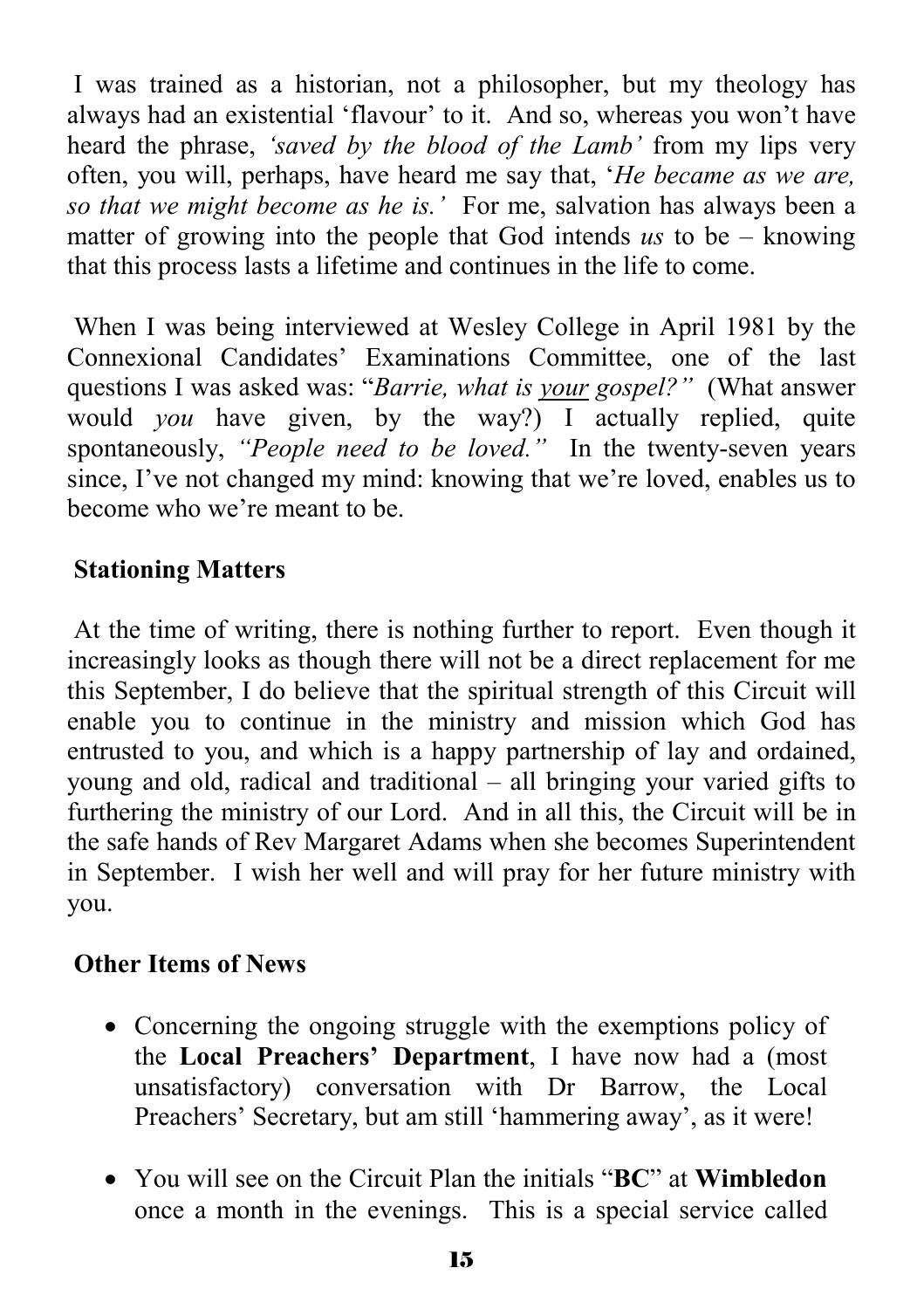**"Be Church"**, which has arisen from the happy partnership with the Share Jesus team, and which, appropriately, will be led by Andy Frost.

#### **People in the news**

- Congratulations to **Andy Frost**, who has been appointed as Director of Share Jesus International.
- Congratulations to **Andy Frost** and **Jo Wells** upon their marriage at Raynes Park on 15<sup>th</sup> June.
- We're pleased to welcome into the Circuit this quarter **Elizabeth** ('**Liz') Richardson**, who will be ordained as deacon at Guildford Cathedral on 29<sup>th</sup> June and serve as curate at Ruxley.
- Welcome also to **Revs Finatti** and **Leigh** who will be sharing in services at Ruxley.
- And, sadly, farewell to **Andy Jacobson**, whose curacy at Ruxley is shortly coming to and end and who will be leaving to take up a new appointment in the Guildford Diocese in July.
- Finally, we're delighted that **Faith Nyota** will be received into the Full Connexion at the Methodist Conference at Scarborough on  $6<sup>th</sup>$  July – this will mark her official transfer to British Methodism!

#### **Some important dates for your diaries:**

- = Saturday 7th June **Circuit Training Day** for Church Stewards (and Wardens!)
- = Wednesday 18th June 7.00 for 7.30 pm **Circuit Meeting** at Martin Way.
- = Sunday 20th July 4.00 pm **Circuit Service** at Worcester Park.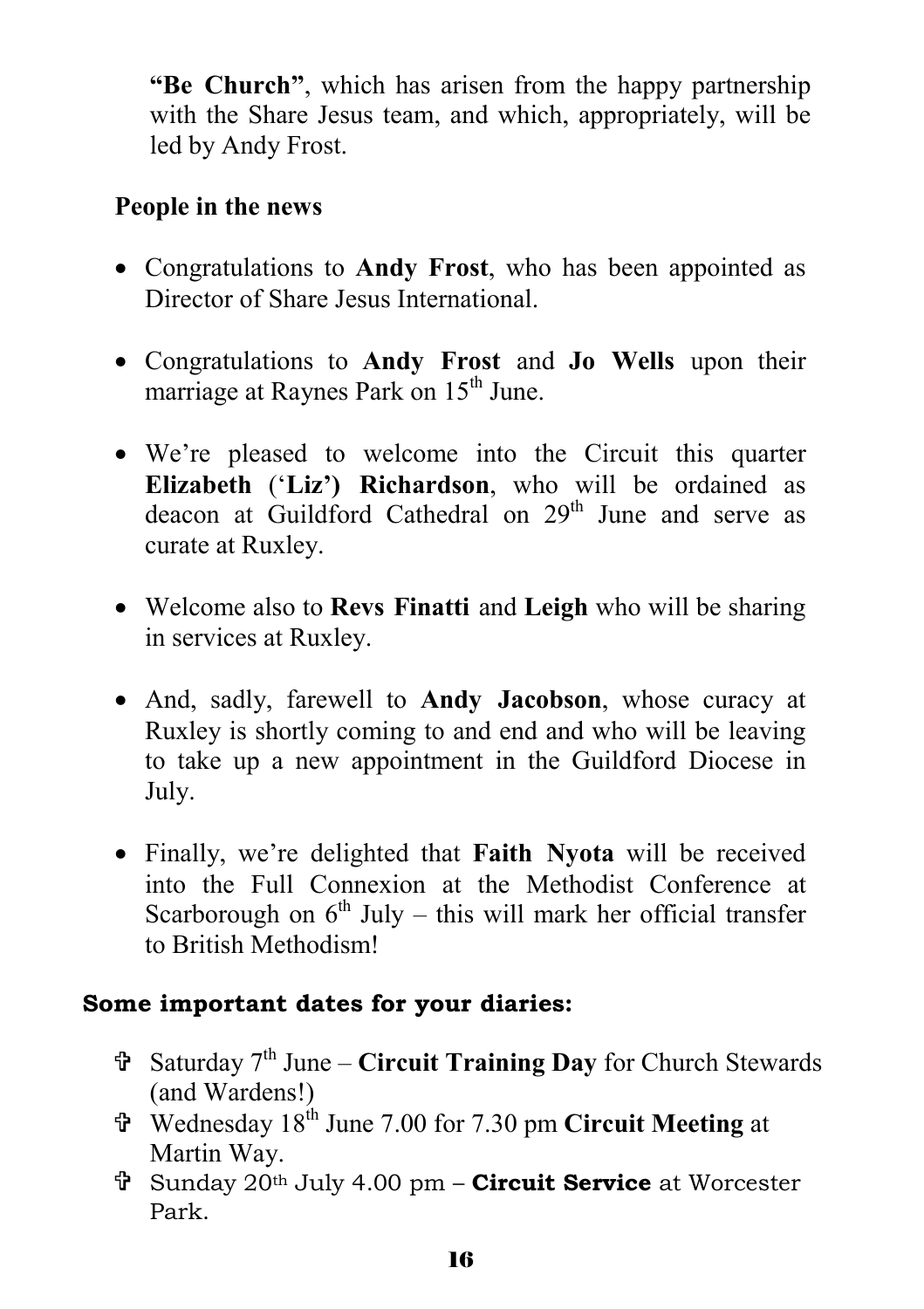= Wednesday 3rd September – **Circuit Welcome Service** at Stoneleigh for new staff and Rev. Margaret Adams as Superintendent Minister.

#### **And finally, a note from me . . .**

I will say more on July  $20<sup>th</sup>$ , but for the moment, can I say what a joy and a privilege it has been to serve in the Wimbledon Circuit for the past ten years. In 1998 the prospect of succeeding the late Brian Duckworth as Superintendent Minister was a little daunting to say the least. I needn't have worried. Your commitment and enthusiasm have made it easy for us to share a happy, fulfilling ministry that, with God's help, has seen a lot of exciting developments.

Joan and I will be moving – temporarily at any rate – to Upminster in Essex, though eventually we hope to settle in the Guildford area, nearer family and friends. Upminster, as you all know, is the eastern terminus of the District Underground. I believe and pray, however, that it will represent a change of focus for my ministry – not the end of the line! Our address from early August will be:

#### **101 Heron Way, Upminster, RM14 1EF (01708) 229261**

Peace be with you all,

*Barrie* 

 $-$  < 0 >  $-$ 



**CLEAR OUT TIME** 

In July we will be hiring a skip to dispose of all the rubbish that has accumulated on the premises. If any group that meets on the premises has a cupboard it wants to clear out, now is the time to do it. Anything to be disposed

of should be placed outside the kitchen in the space beside the garage. Also, any unclaimed lost property from the coat stand in the corridor will be thrown out - so now is the time to claim any property that is yours!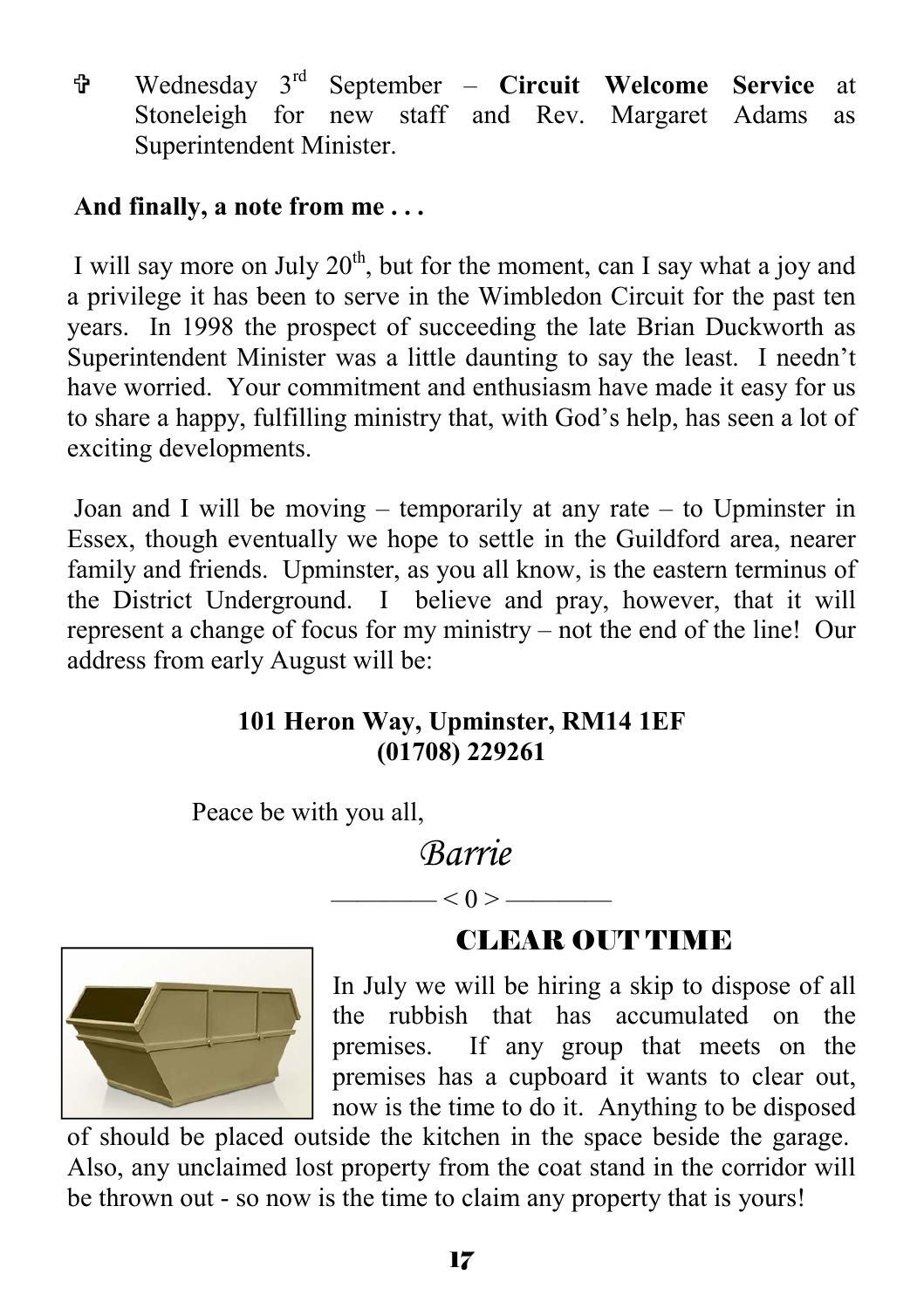# **CHURCH DIARY**



| Sun      | 1  | 10.30 am          | All Age Worship led by David Eagle              |
|----------|----|-------------------|-------------------------------------------------|
|          |    | 6.30 pm           | Communion Service led by Rev Barrie Tabraham    |
| Tue      |    | 3 10-12noon       | Coffee and Chat                                 |
|          |    | 8.00 pm           | Time for Prayer                                 |
| Thurs 5  |    | $8.00 \text{ pm}$ | Church Council - Appointments and               |
|          |    |                   | <b>Pastoral Matters</b>                         |
| Fri      | 6  | 12.30 pm          | Luncheon Club                                   |
| Sat      | 7  |                   | <b>Circuit Training Day for Church Stewards</b> |
| Sun      | 8  | 10.30 am          | Communion Service led by Rev Stan Brown         |
|          |    | $2.00 \text{ pm}$ | Meet at the Church car park for The Great Big   |
|          |    |                   | Tea Party Walk                                  |
|          |    | 3.30 pm           | The Great Big Tea Party at Banstead Woods       |
|          |    | Tue 10 10-12 noon | Coffee and Chat                                 |
|          |    | 8.00 pm           | Time for Prayer                                 |
| Weds11   |    | 7.45 pm           | Midways Group - Mike Mortley                    |
| Sun $15$ |    | 10.30 am          | Praise Service led by Brenda Cannon & Tony Loft |
|          |    | 8.00 pm           | Café Worship                                    |
| Tue      |    | 17 10-12 noon     | Coffee and Chat                                 |
|          |    | $7.30 \text{ pm}$ | Men's Supper Club - John Goodrum -              |
|          |    |                   | Bill's actor son                                |
|          |    | 8.00 pm           | Time for Prayer                                 |
| Weds18   |    | 7.00pm            | Circuit Meeting at Martin Way Methodist Church  |
| Fri      | 20 | 12.30 pm          | Luncheon Club                                   |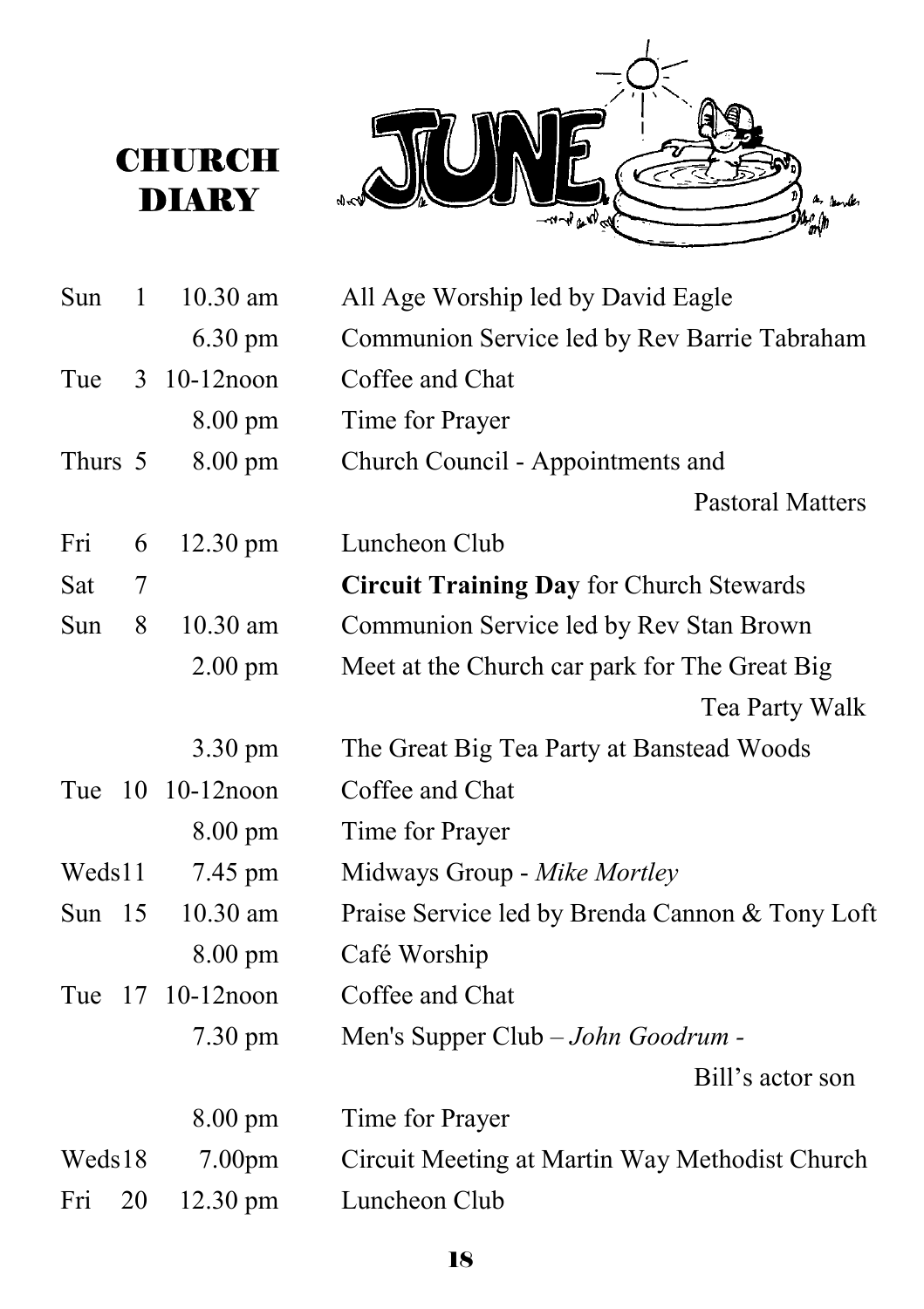|                   |  | Sun 22 10.30 am   | Morning Service led by Bill Cox        |
|-------------------|--|-------------------|----------------------------------------|
|                   |  | $6.30 \text{ pm}$ | Bible Study led by Rev Barrie Tabraham |
| Tue 24 10-12 noon |  |                   | Coffee and Chat                        |
|                   |  | $8.00 \text{ pm}$ | Time for Prayer                        |
|                   |  | Weds 25 7.45 pm   | Midways Group – Fish & Chip Supper     |
| Sun               |  | 29 10.30 am       | Morning Service led by David Eagle     |

*Please refer to the Website (www.martinway.org.uk) or Weekly Notice Sheet for any additional information* 

 $<$  0 > —

We wish all of those why celebrate a birthday this month a very

 *Happy Birthday* 

and especially to: **Simon Ward on 3rd June** 



## PUZZLE CORNER

 $< 0 >$  ——

#### Bible Quotefall Puzzle Answers from last month

Quotefall 41 **Blessings crown the head of the righteous**  (Proverbs 10:6) (NIV)

Quotefall 42 **Professing themselves to be wise they became fools**  (Romans 1:22) KJV